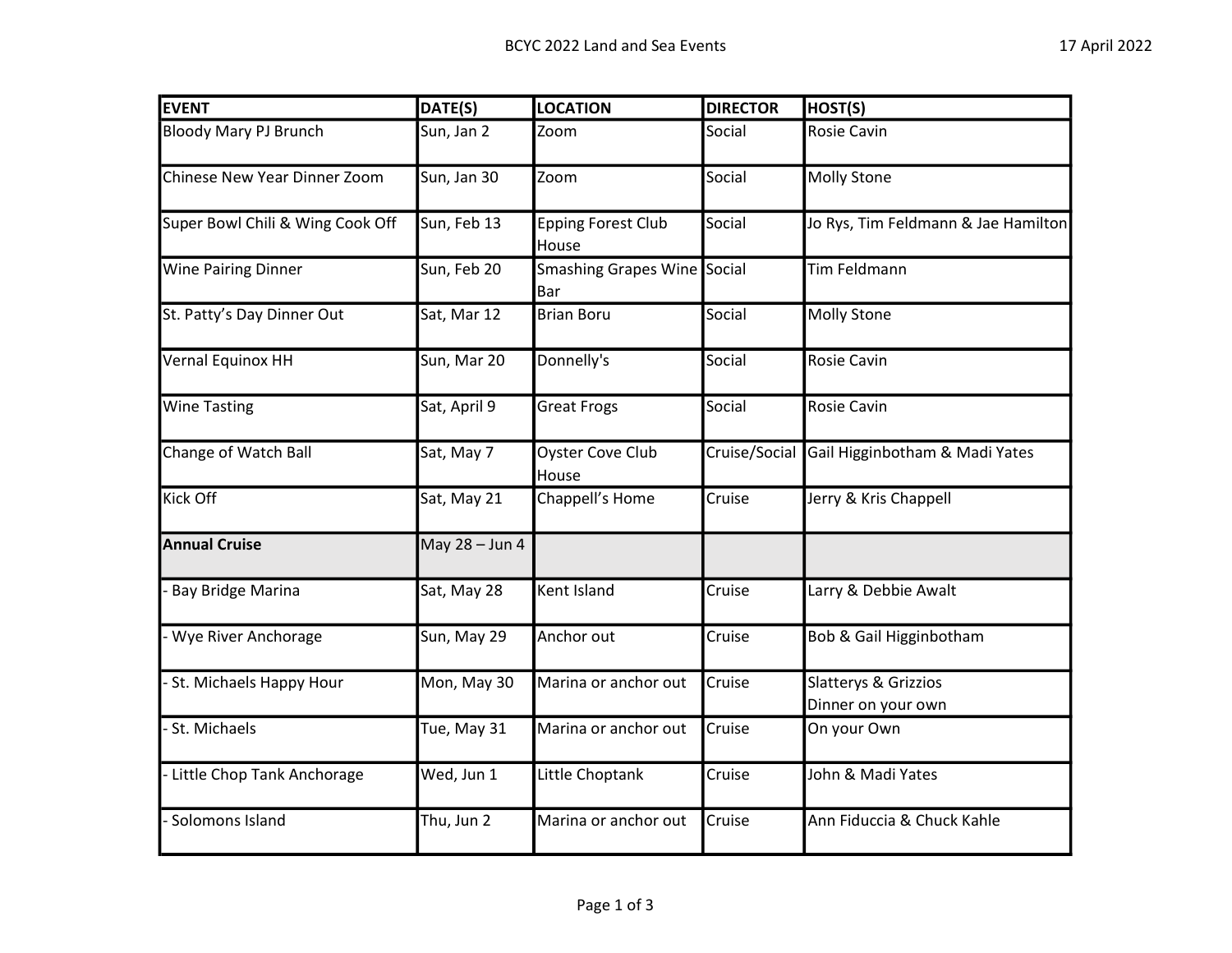| <b>EVENT</b>                    | DATE(S)     | <b>LOCATION</b>                       | <b>DIRECTOR</b> | HOST(S)                                     |
|---------------------------------|-------------|---------------------------------------|-----------------|---------------------------------------------|
| - Solomons Island               | Fri, Jun 3  | Marina or anchor out                  | Cruise          | Richard & Michelle Sanger                   |
| - Return Home                   | Sat, Jun 4  | Continue on your own                  | Cruise          |                                             |
| Lobster and Prime Rib           | Sat, Jun 18 | Molly's Home/Crab<br>Creek Anchorage  | Cruise          | John Yates, Norm & Sherry Render            |
| Flip, Flop and Drop Breakfast   | Sun, Jun 19 | Molly's Home/Crab<br>Creek Anchorage  | Cruise          | Ben & Candy Wilson, Larry & Debbie<br>Awalt |
| Independence Day                | Mon, Jul 4  | Murphy's<br>Home/Almshouse            | Cruise          | <b>Westbrook and Cindy</b>                  |
| Saturday Raft-up                | Sat, Jul 16 | Wye River                             | Cruise          | <b>Richard and Michelle</b>                 |
| Friendship Day                  | Sat, Jul 30 | Higginbotham's Home<br>/ Minnow Creek | Cruise          | Bob & Gail Higginbotham                     |
| Log Canoe Races                 | Fri, Aug 12 | Safe Harbor Oxford                    | Cruise          | <b>NEED A HOST</b>                          |
| Oyster Roast & Clam Bake        | <b>TBD</b>  | <b>Mariners Point</b><br>Clubhouse?   | Cruise          | <b>NEED A HOST</b>                          |
| <b>Labor Day Weekend Cruise</b> | Sep 2 - 5   |                                       |                 |                                             |
| - Eagle Cove Raft Up            | Fri, Sep 2  | Eagle Cove, Magothy                   | Cruise          | <b>NEED A HOST</b>                          |
| - Lankford Bay Marina Rock Hall | Sat, Sep 3  | <b>TBD</b>                            | Cruise          | <b>NEED A HOST</b>                          |
| - Lankford Bay Marina Rock Hall | Sun, Sep 4  | <b>Crab Feast</b>                     | Cruise          | Tim and Jae, Joan                           |
| <b>Fall Cruise</b>              |             |                                       |                 |                                             |
| - Fall Cruise Day 1             | TBD         | TBD                                   | Cruise          | Tom & Pat Bernhart                          |
| - Fall Cruise Day 2             | TBD         | TBD                                   | Cruise          | Richard & Michelle Sanger                   |